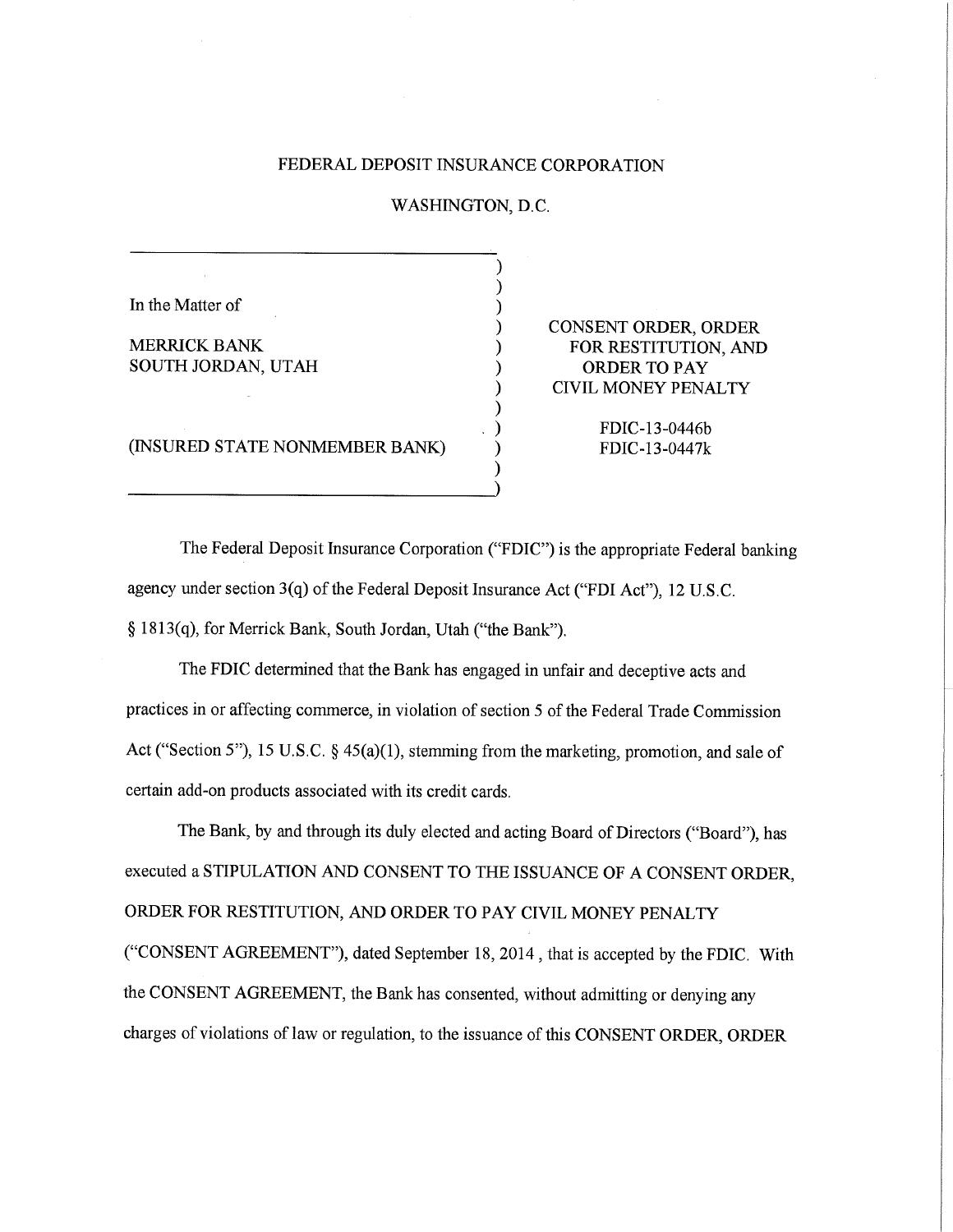# FOR RESTITUTION, AND ORDER TO PAY CIVIL MONEY PENALTY (collectively "ORDER") by the FDIC.

Having determined that the requirements for issuance of an order under sections 8(b) and 8(1)(2) of the FDI Act, 12 U.S.C. §§ 1818(b) and 1818(1)(2), have been satisfied, the FDIC hereby issues the following ORDER;

# **DEFINITIONS**

For purposes of this ORDER, the following definitions shall apply:

 $1<sub>1</sub>$ "Board" shall mean the Bank's duly elected and acting Board of Directors.

2. "Clear and conspicuous" shall mean:

(a) As to written information, written in a type size and location sufficient for an ordinary consumer to read and comprehend it, and disclosed with language and syntax that would be easily recognizable and understandable to an ordinary consumer; and

(b) As to information presented orally, spoken and disclosed in a volume, cadence, and syntax sufficient for an ordinary consumer to hear and comprehend.

 $3<sub>1</sub>$ "Card" shall mean any consumer credit card issued by the Bank,

4. "Card Member" shall mean any consumer who has applied or applies for, and received or receives a Bank consumer credit card.

 $5<sub>1</sub>$ "Compliance ROE" shall mean the FDIC Compliance Report of Examination dated April 17, 2013.

6. "Effective Date" shall mean the date on which this ORDER is issued.

7. "PAYS" shall mean the PAYS Plan and the PAYS Plan RD collectively.

8, "PAYS Plan" sha11 mean a payment protection credit card add-on product that the Bank marketed and sold to Card Members from 2008 to 2013 that allowed Card Members to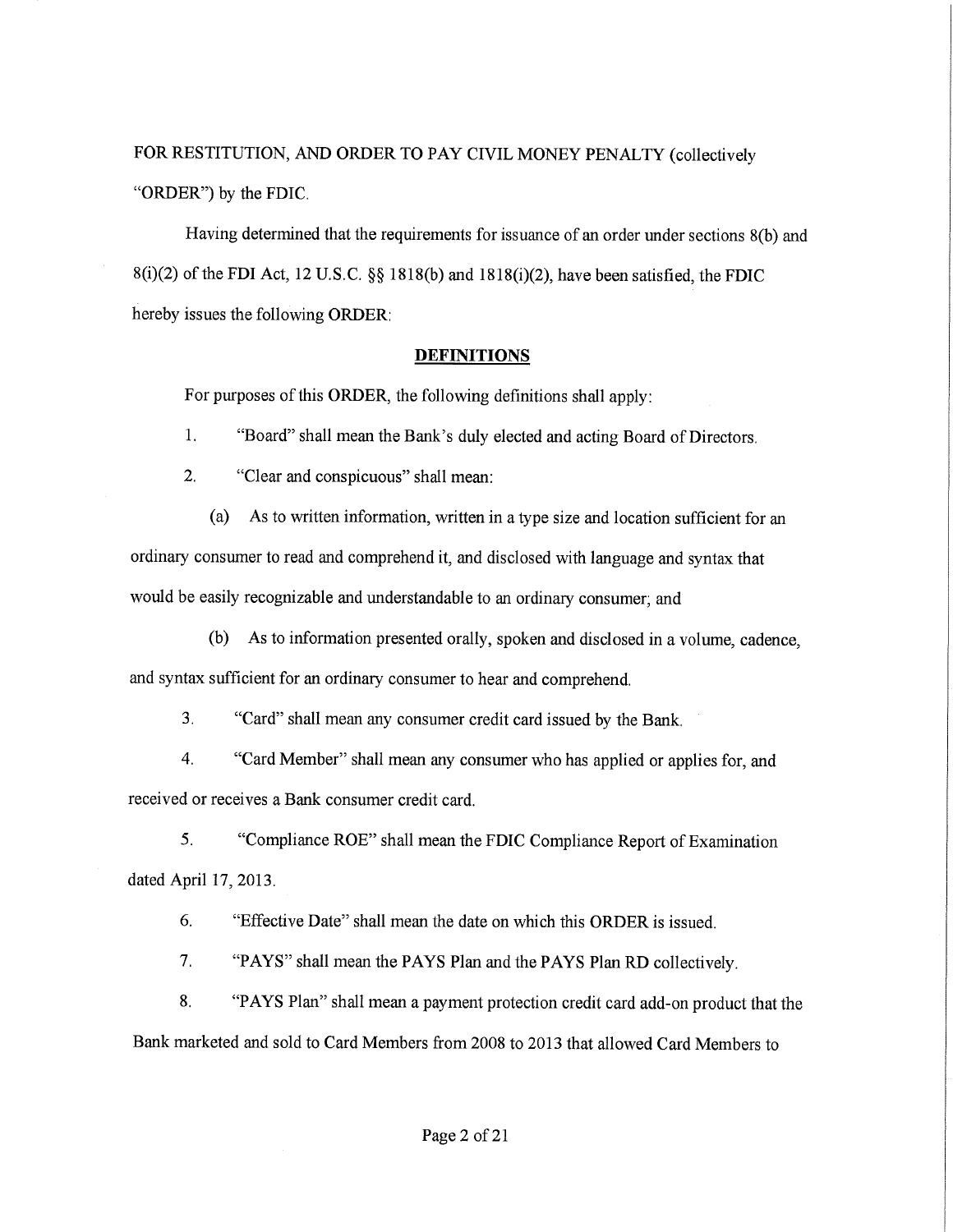request benefit payments for a monthly payment following certain life events, including, but not limited to involuntary unemployment and disability,

9. "PAYS Plan Eligible Consumers" shall mean all Card Members who enrolled in PAYS Plan or PAYS Plan RD, or both, between February 1, 2008 and December 31, 2013.

10. "PAYS Plan RD" shall mean a payment protection credit card add-on product that was designed specifically for retired or disabled Card Members, or both, and marketed and sold by the Bank to Card Members during 2013, and that allowed Card Members to request benefit payments for their minimum payment due following certain life events,

Region. 11. "Regional Director" sha11 mean the FDIC Regional Director for the San Francisco

# I. CONSENT ORDER

IT IS HEREBY ORDERED that the Bank cease and desist from engaging in unsafe or unsound banking practices and violations of law and/or regulations as described in this ORDER, and as more fully set forth in the Compliance ROE.

IT IS FURTHER ORDERED that the Bank shall take the following affirmative actions:

# Correct Violations of Law

 $1<sub>1</sub>$ Within 60 days of the Effective Date, the Bank shall correct all violations of law, as more fully set forth in the Compliance ROE and as described in this ORDER, and implement procedures to prevent their recurrence. The Bank's actions as required by this paragraph shall be satisfactory to the Regional Director as determined at subsequent examinations and/or visitations.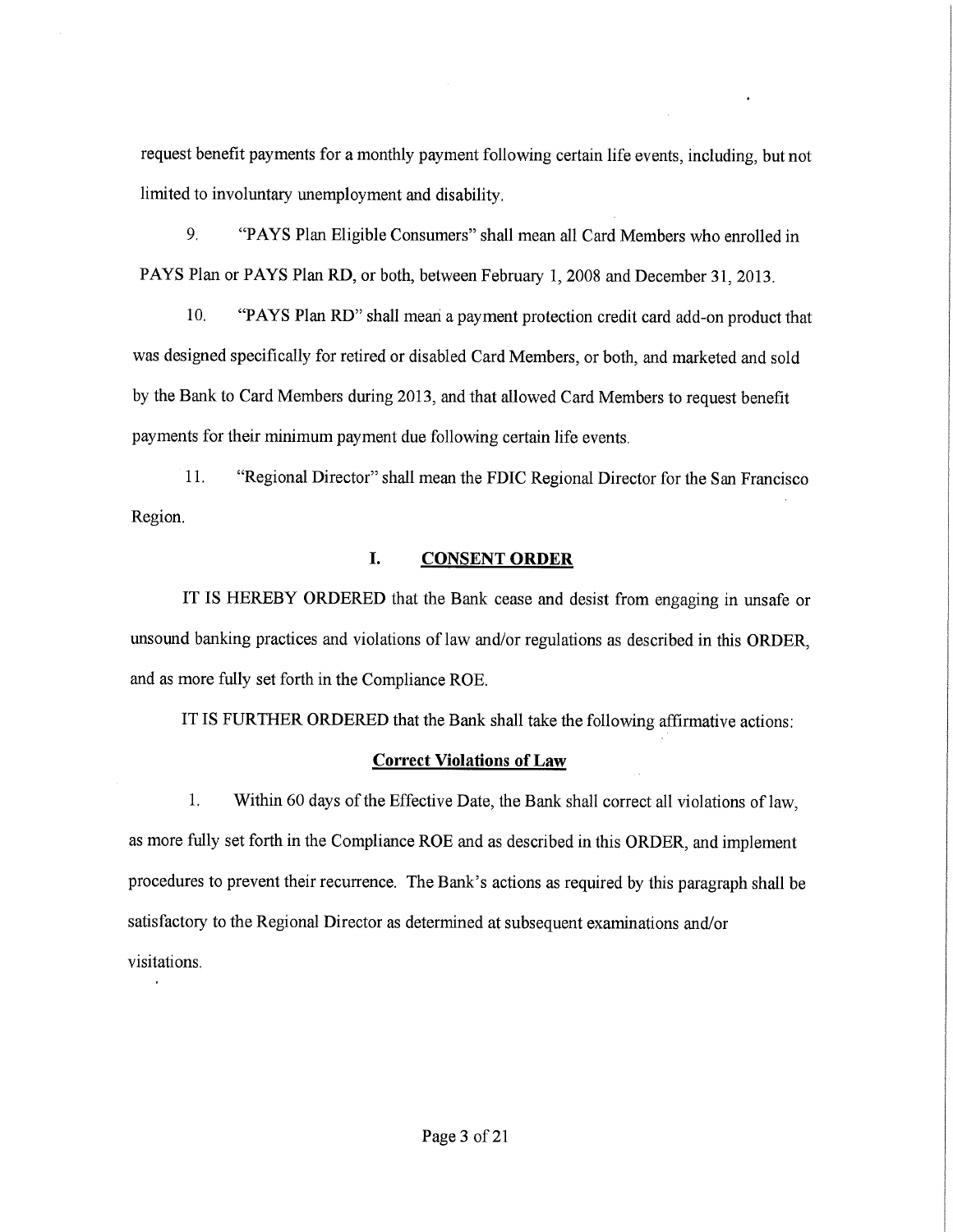## Unfair and Deceptive Acts and Practices

2. The Bank shall take all action necessary to eliminate all violations of Section 5 and maintain future compliance with Section 5. The Bank, whether acting directly or through third parties, shall not make, or allow to be made, any deceptive representations, statements, or omissions, expressly or by implication, in the marketing materials, telemarketing scripts and/or sales presentations used to solicit any Card Member or prospective Card Member to enroll in PAYS or unfair practices or procedures, including but not limited to the following misrepresentations, failures to adequately disclose, or practices:

(a) That the PAYS Plan "Monthly Benefit' would equal the Card Member's "Minimum Payment Due";

- (b) That PAYS Plan would protect the consumer's credit rating;
- (c) That PAYS Plan or PAYS Plan RD payments would be made automatically;
- (d) That there was a free review period for PAYS Plan;
- (e) The terms and conditions for accessing the PAYS Plan hospitalization benefit;
- (fl The material conditions, benefits, and restrictions related to PAYS Plan;

(g) Use of incomplete terms and conditions disclosure on the PAYS website; and

(h) Requiring permanently disabled consumers to recertify the consumer's disabled status each month.

# Board and Senior Management Oversight

3. The Board shall participate fully in the oversight of the Bank's Compliance Management System ("CMS"), and shall be responsible for the approval of sound policies and objectives, implementation of an adequate compliance program that addresses all consumer compliance risks associated with the bank's operations, and effectively supervise all the Bank's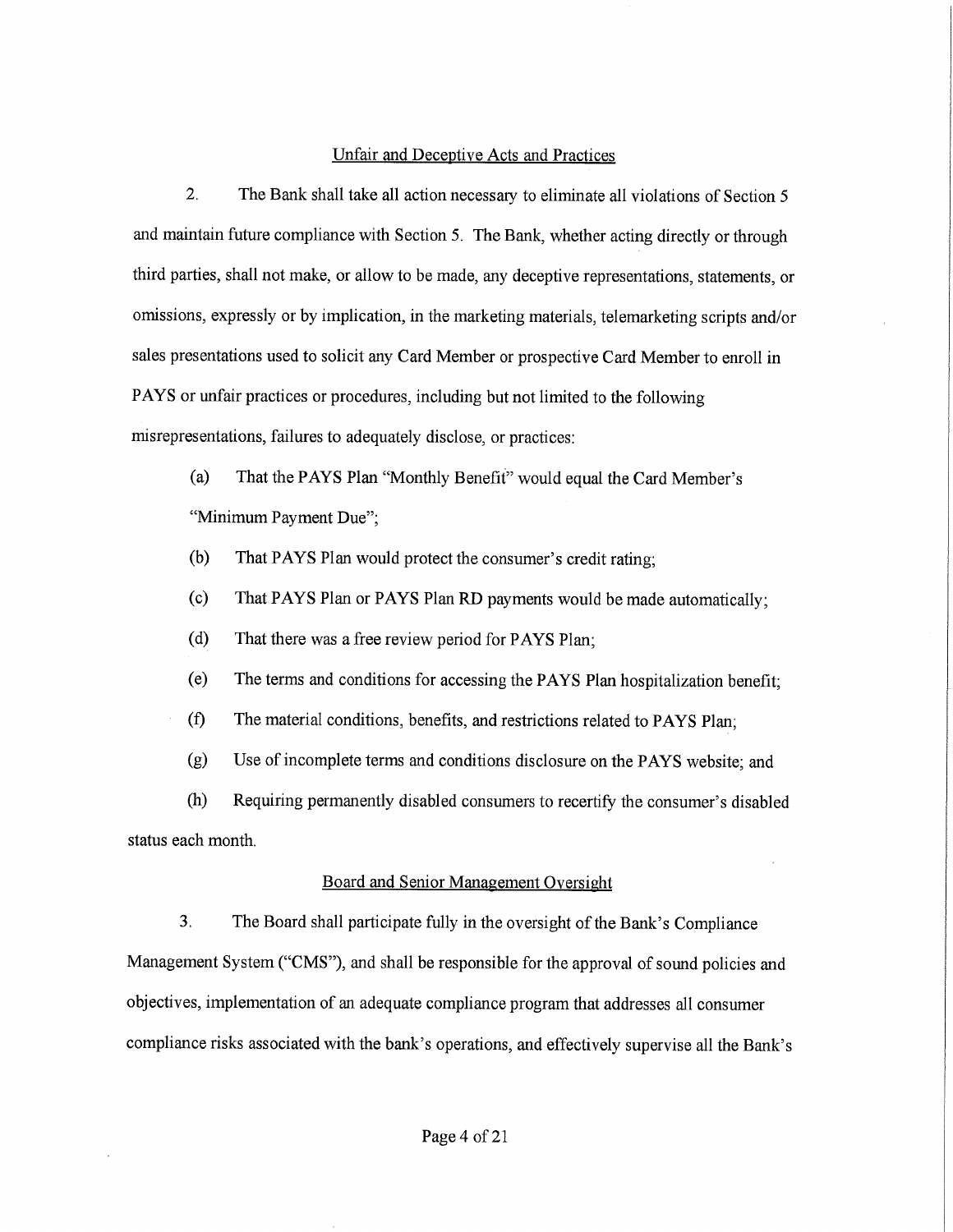compliance-related activities, consistent with the role and expertise commonly expected for directors of banks of comparable size and complexity and offering comparable banking products and services.

4. The Board sha11 ensure that, within 60 days, senior management completes an evaluation of the effectiveness of the PAYS servicing systems and thereafter take action as necessary to ensure that the PAYS servicing and all processing systems (including those provided by third parties) comply with all applicable consumer protection laws, implementing rules and regulations, regulatory guidance, and statements of policy ("Consumer Protection Laws").

## Compliance Program

5, ;Within 90 days from the Effective Date, the Board shall ensure that senior management reviews, revises, develops, and implements a sound risk-based CMS, including making revisions as necessary to its comprehensive written compliance program ("Compliance Program") to ensure that all activities related to third-party service providers comply with Section 5 and all Consumer Protection Laws. At a minimum, the written Compliance Program shall provide for and include the following:

(a) Comprehensive written policies and procedures, including detailed operating procedures and controls designed to prevent violations of Consumer Protection Laws and prevent associated risks of harm to consumers, particularly with regard to third-party oversight and Section 5;

(b) An effective training program that addresses compliance with Consumer Protection Laws and includes regular, specific, comprehensive training of the Board, senior management, Bank staff, and all individuals having responsibilities that relate to Consumer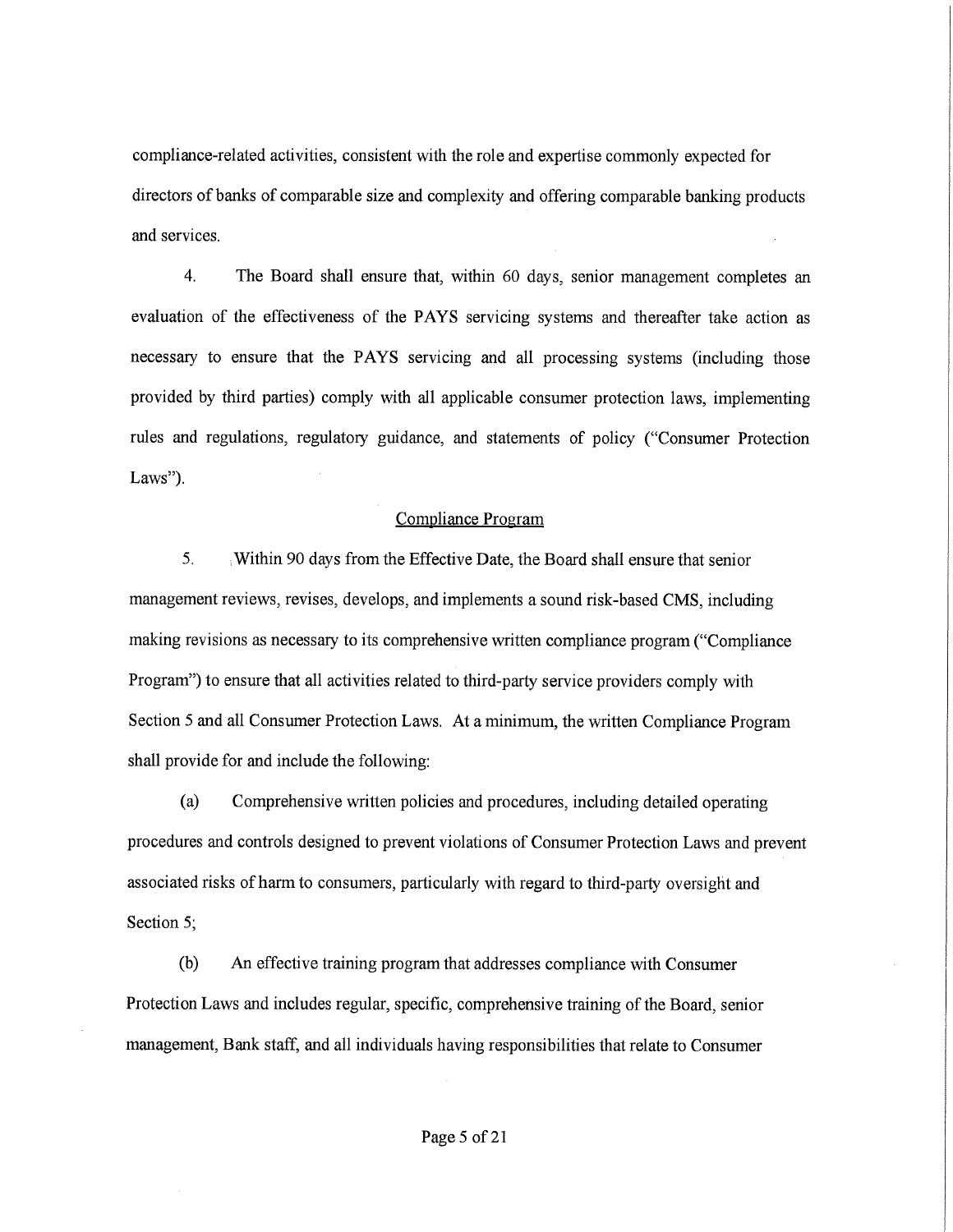Protection Laws. The training shall be commensurate with individual job functions and duties for appropriate staff, and shall incorporate training for high-risk compliance areas, including thirdparty oversight and Section 5;

(c) An enhanced, well-documented and proactive internal CMS monitoring process, incorporated into the daily work of Bank personnel, that is designed to detect and promptly correct compliance weaknesses within the Bank and third parties, particularly weaknesses that have an impact on consumer accounts;

(d) An effective consumer complaint monitoring process, including the maintenance of adequate records of all written, oral, or electronic complaints or inquiries, formal or informal, received by the Bank and all third parties, and the resolution of the complaints and inquiries; and

(e) An effective, independent audit of the Compliance Program and the Bank's compliance operations, including products or services offered through third parties, to ensure compliance with all Consumer Protection Laws and internal policies and procedures.

6. Prior to implementation, the Board shall review the revised written Compliance Program and/or any subsequent modification thereto. Once the Board determines that the Compliance Program and any subsequent modification thereto is acceptable, the Board shall approve it and record the approval in the Board minutes, The initial review and approval required by this paragraph shall be completed within 90 days of the Effective Date.

7. The Bank shall implement and comply with the written Compliance Program and/or any subsequent modification thereto upon approval of the Compliance Program by the Board. Thereafter, the Board will ensure that the Compliance Program is fully implemented.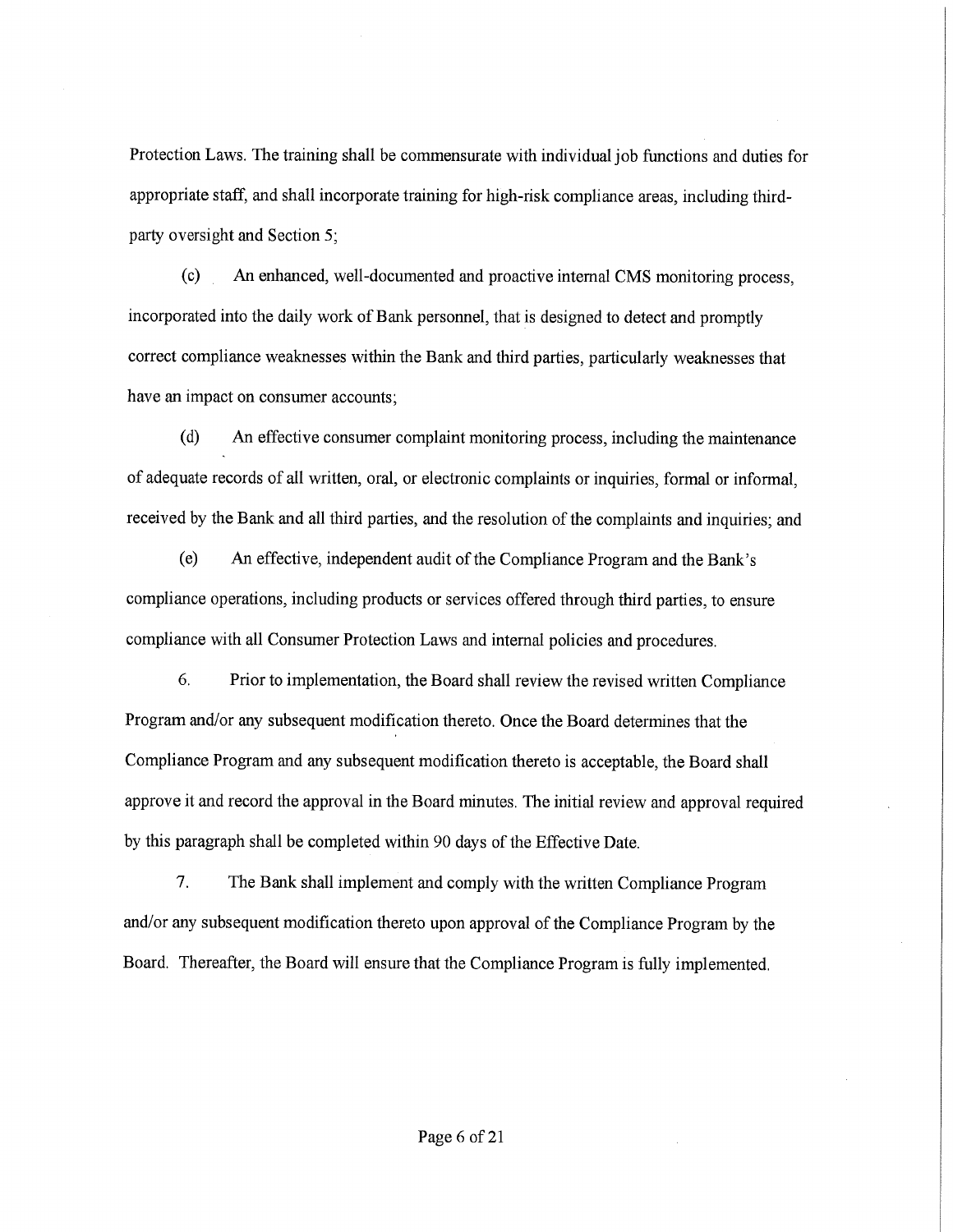8. Within 90 days from the Effective Date, the Bank shall perform a full review of all compliance policies and procedures and ensure compliance with all Consumer Protection Laws, particularly with regard to third-party oversight and Section 5.

9. Within 90 days from the Effective Date, the Bank shall perform a full review of the Bank's training program to ensure compliance with all Consumer Protection Laws,

10. Within 90 days from the Effective Date, the Bank shall perform a full review of all compliance monitoring procedures, including those areas identified as weak in the Compliance ROE, to ensure compliance with all Consumer Protection Laws. Monitoring procedures should include reviews of activities provided by third parties to ensure regulatory compliance, and reviews of both the Bank's and third parties' complaint processing procedures.

### Compliance Officer

11, Within 30 days from the Effective Date, the Bank shall have its Compliance Officer report directly to the Board and provide the Compliance Officer with sufficient authority and resources to effectively manage the Bank's CMS, including oversight of third-party service providers, The Compliance Officer will provide a monthly presentation to the Board regarding the enhancements made to the Bank's Compliance Program and compliance with each provision of this ORDER. The Board shall provide the Compliance Officer with sufficient authority to correct identified deficiencies and violations of Consumer Protection Laws.

## Compliance Committee

12. Within 30 days from the Effective Date, the Board sha11 maintain a compliance committee comprised of at least two of its outside directors, who are not officers of the Bank or any affiliate of the Bank, at least one member of senior management, and the Compliance Officer ("Compliance Committee").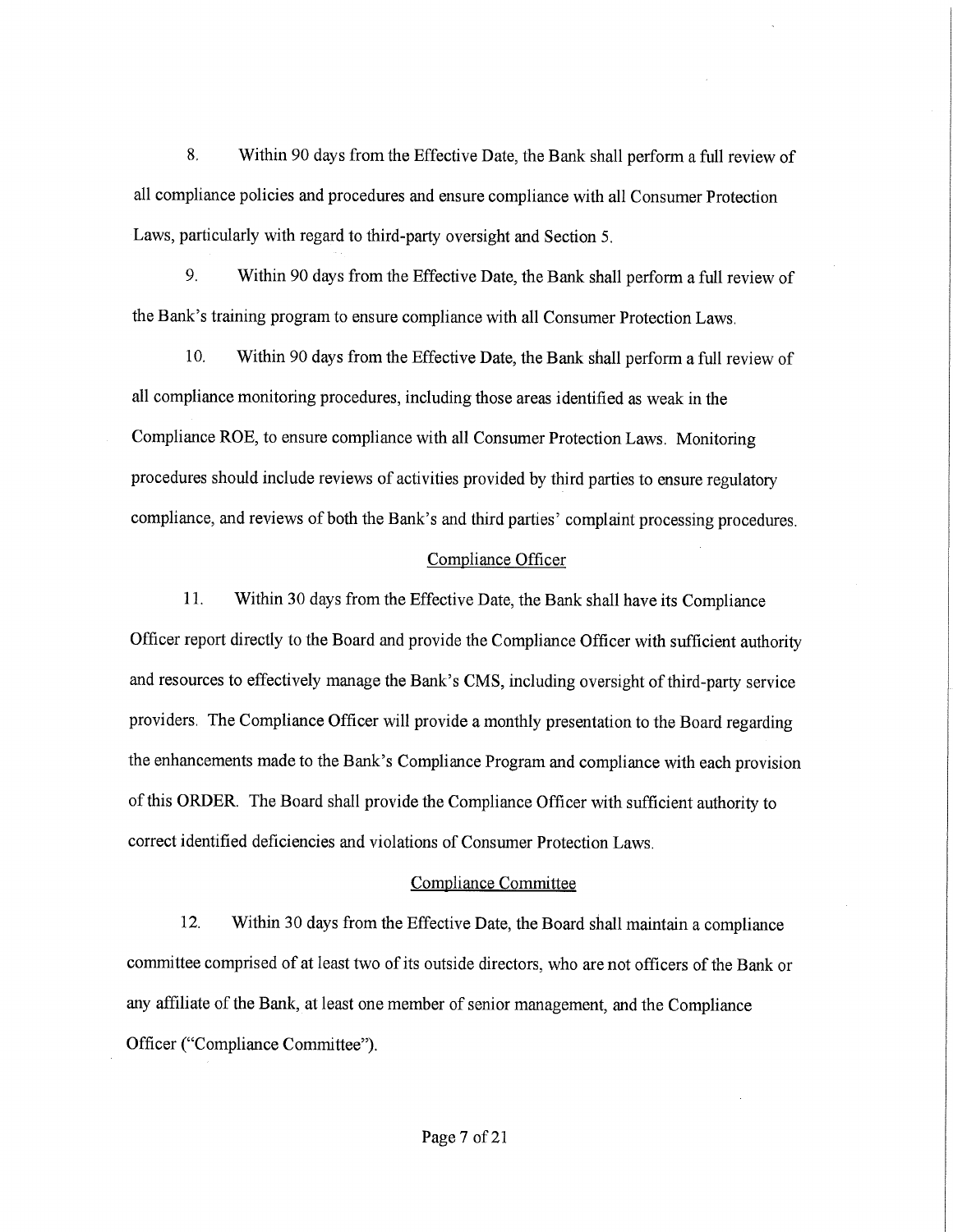13. The Compliance Committee shall meet at least monthly and, at a minimum, the following areas shall be reviewed and approved: minutes of the Compliance Committee, Compliance Officer reports, Compliance Program audit reports, Compliance Program policies, and progress reports concerning compliance with this ORDER that include, at a minimum, corrective action due dates, names of individuals assigned responsibility for the corrective action, and any follow-through testing and reporting to ensure corrective action is completed and effective.

14. The Compliance Committee shall report its discussions to the Board at each regularly scheduled Board meeting, and the Board minutes shall document the review and approval of all items before the Board, including the names of any dissenting directors. Nothing in this ORDER shall diminish the responsibility of the entire Board to ensure compliance with the provisions of this ORDER.

15. The Board, in conjunction with the Compliance Committee, shall allocate resources that are commensurate with the level of complexity of the Bank's operations to ensure the establishment and implementation of an adequate CMS, as described in the FDIC's Compliance Examination Manual, Section II-3.1 to 3.4, and shall include specific procedures to ensure the Bank's compliance with all Consumer Protection Laws. The allocated resources shall be sufficient to ensure the Bank's timely compliance with this ORDER.

16. The Board, in conjunction with the Compliance Committee, shall oversee the following actions:

(a) Ensure that the Bank has appropriate oversight of all processing systems, including systems provided by any third parties, to maintain compliance with all Consumer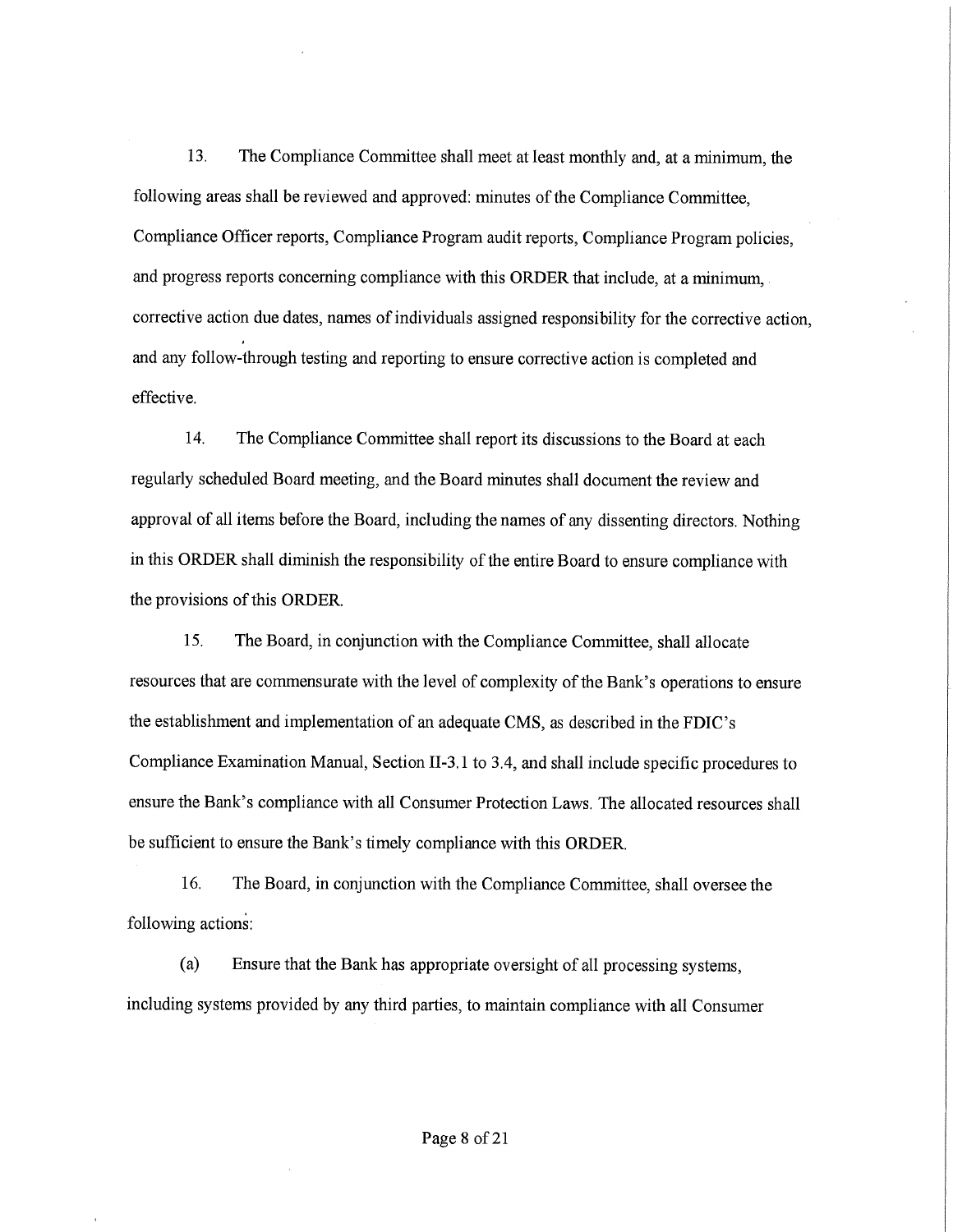Protection Laws and to ensure compliance with all Consumer Protection Laws prior to offering any product serviced through the Bank's or any third parties' processing systems,

(b) Ensure that the Bank's Compliance Officer possesses the requisite knowledge and experience to administer an effective CMS.

(c) Ensure that all required disclosures provided over the telephone, online, or through direct mail, including materials prepared by third parties, are reviewed and approved by the Bank prior to their use, and comply with all Consumer Protection Laws.

(d) Ensure that the duties and responsibilities of the Compliance Officer are clearly defined and provide the Compliance Officer access to both Board and Compliance Committee members.

(e) Ensure that the Compliance Officer has and retains sufficient authority and independence to implement policies related to Consumer Protection Laws and to institute corrective action as needed. This authority shall include the ability to oversee activities of all third parties and across all departmental lines within the Bank, to have access to all areas of the Bank's operations, and to effectuate corrective action upon discovering deficiencies,

(f) Ensure that the Compliance Officer and all individuals with compliance oversight responsibilities receive ongoing training, sufficient time, and adequate resources to effectively oversee, coordinate, and implement the Bank's CMS.

(g) Require the Compliance Officer to provide monthly written reports through the Compliance Committee to the Board, including, but not limited to, reports related to the enactment and/or promulgation of new Consumer Protection Laws and changes to existing Consumer Protection Laws, training performed, compliance monitoring completed, independent, compliance audits performed, corrective action taken, and compliance with this ORDER.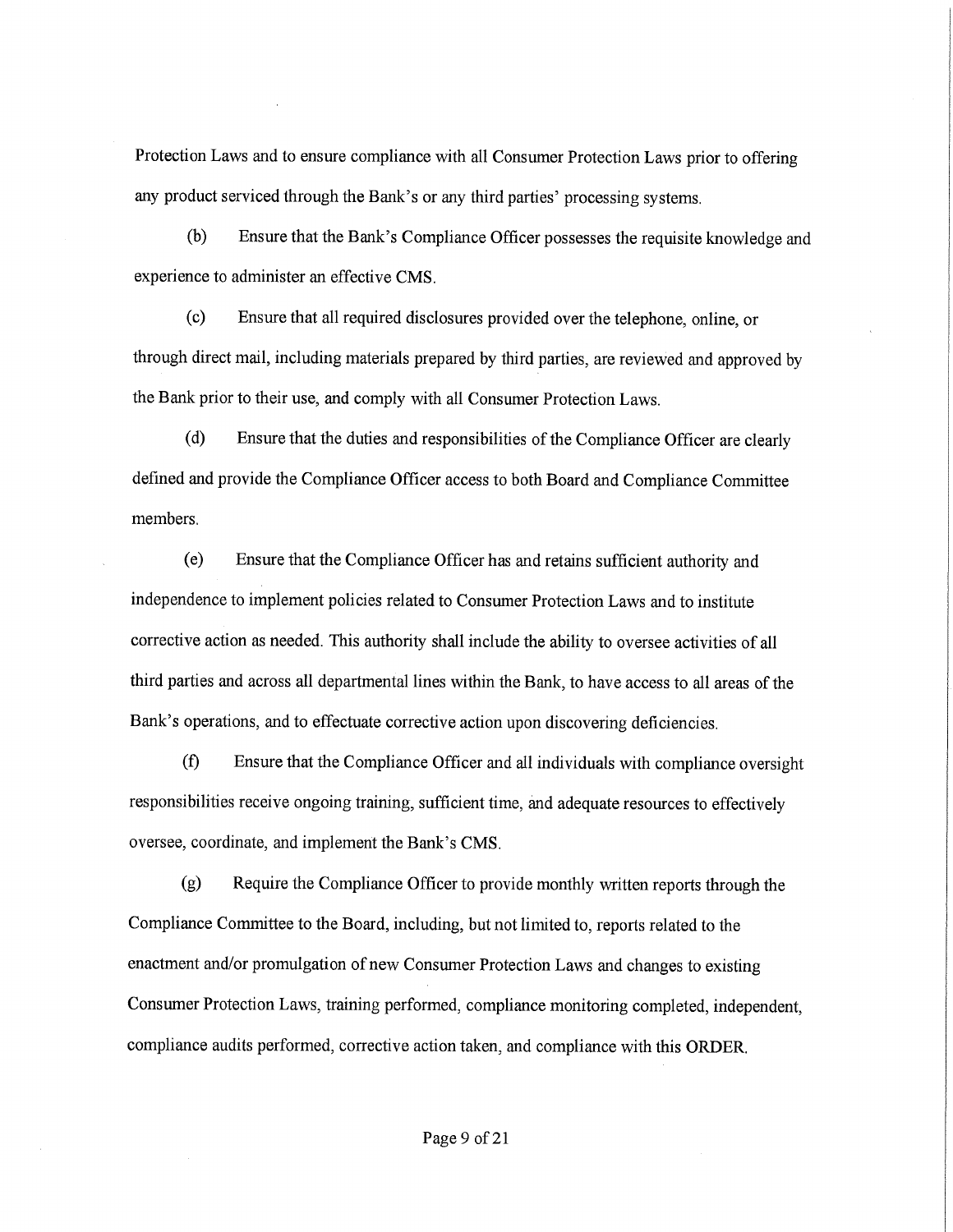(h) Ensure proper and timely follow-up and resolution to audit and examination findings indicating the need for corrective action(s). The compliance audit must be independent to ensure appropriate oversight of the Bank's operations.

(i) Develop and implement an internal monitoring system of employees' performance designed to ensure that compliance policies, procedures, and regulatory requirements are adequately followed and employees are held accountable for following adopted policies, procedures, and regulatory requirements. With respect to products or services offered by third parties on behalf of or for the Bank, the Bank shall develop and implement oversight of the third-party's internal monitoring system of employee performance.

# Audit

17. Within 30 days from the Effective Date, the Bank shall schedule independent audits to be conducted at least annually to ensure compliance with all Consumer Protection Laws. The audits shall be conducted by qualified personnel with experience in conducting independent audits of compliance programs of banks of comparable complexity, The audits identified on the schedule will assess the Bank's CMS and Compliance Program, and at a minimum, shall include the following:

(a) Define a comprehensive scope to include appropriate aspects of each law or regulation based on a risk analysis;

(b) Identify the number of transactions sampled by category ar product type;

(c) Identify deficiencies;

(d) Provide descriptions of, or suggestions for, corrective actions and timeframes for correction; and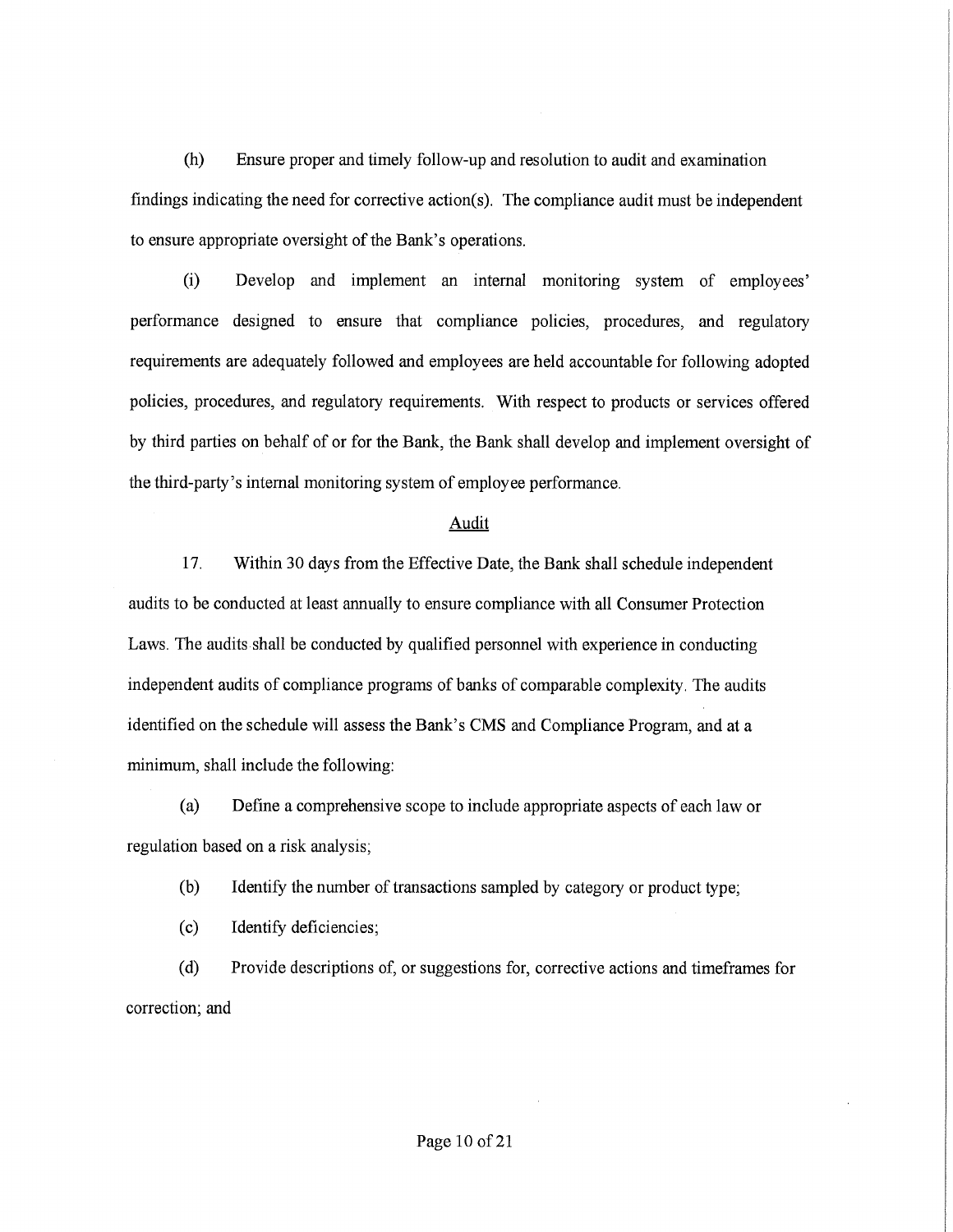(e) Establish follow-up procedures to verify that corrective actions are implemented and effective. Audit findings, deficiencies, and recommendations must be documented in a written report and provided to the Bank's Audit Committee within 15 days after completion of the independent audit. In addition, the audit report should be thoroughly reviewed by the Bank's Board and fully documented in the Board's minutes.

18. Within 45 days from receipt of the independent auditor's written report, the Board shall take action to address the audit's findings and develop and implement a plan to complete the following:

(a) Correct any deficiencies noted; and

(b) Implement any recommendations or explain in a written document acceptable to the Regional Director and signed by all Board members why a particular recommendation is not being implemented,

# Oversight of Third-Party Agreements and Services

19. Within 60 days from the Effective Date, the Bank shall develop and implement an effective third-party oversight program based on the principles set forth in Guidance for Managing Third-Party Risk (Financial Institutions Letter 44-2008, issued June 6, 2008). The program shall, at a minimum, include the following:

(a) A risk-based review related to compliance with Consumer Protection Laws of all aspects of the Bank's agreements with third parties and the services performed for the Bank pursuant to these agreements ("Third-Party Agreements");

(b) Procedures for effective monitoring, training, record-keeping, and audit over the Bank's third parties;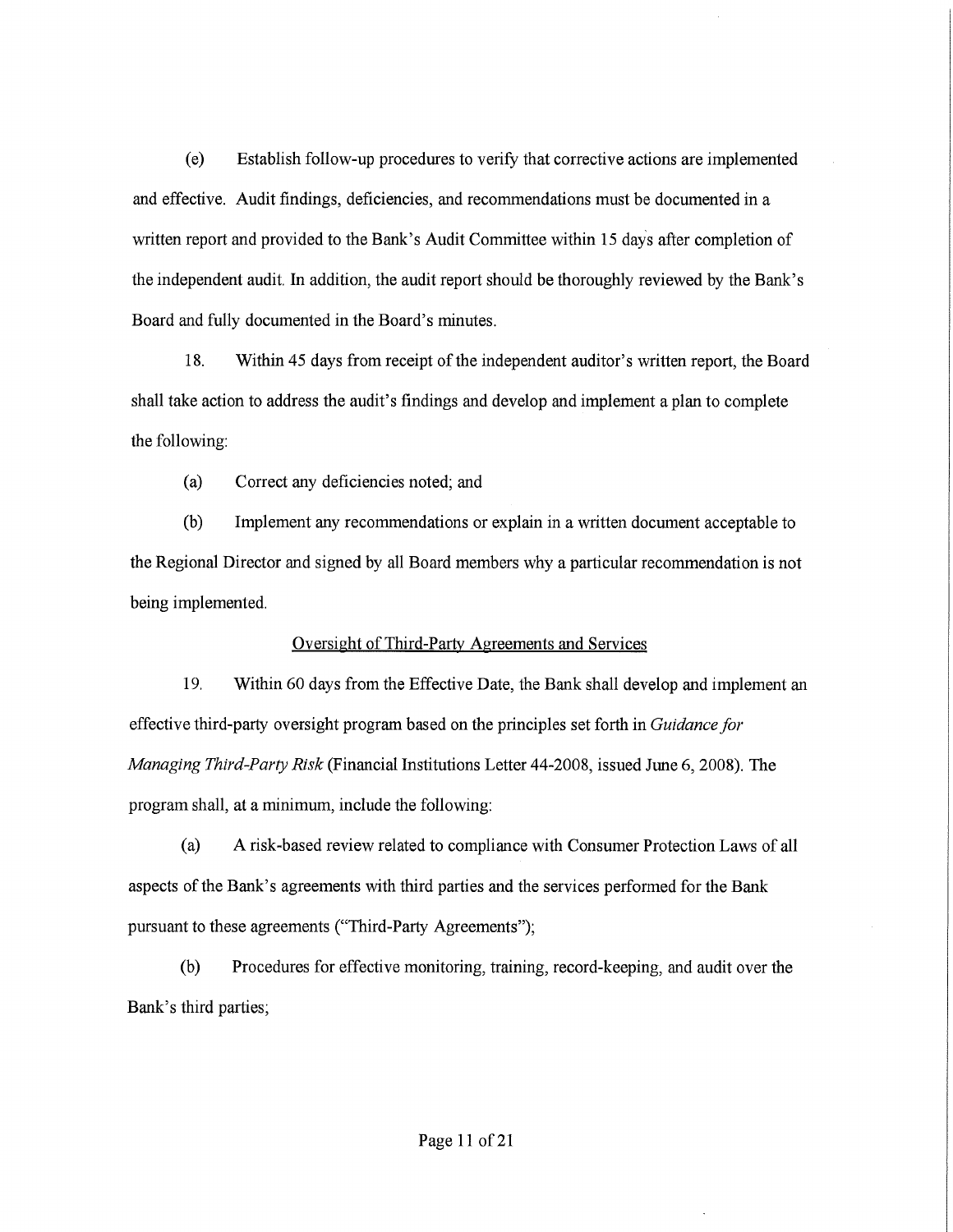(c) Access by Bank employees to all systems necessary to ensure compliance with all Consumer Protection Laws and to perform their duties, including monitoring, training, and fulfilling regulatory requests;

(d) Monitoring of Third-Party Agreements to ensure that they are formalized, enforceable, and contain the specific expectations, obligations, and consequences, for both the Bank and the third party;

(e) Maintenance of records of all service provider agreements and approved marketing and solicitation materials, including any changes or amendments with respect to such materials;

(fl Prompt notification to the Bank by any third-party provider of all regulatory agencies' inquiries, customer complaint correspondence, and/or legal action received (other than routine requests such as requests to cease and desist collection contact); and

(g) Procedures for promptly addressing and resolving consumer complaints and inquiries, regardless of the source.

20. The Bank's Compliance Committee shall, on at least a quarterly basis, submit a written report to the Board and senior management addressing whether third parties are in compliance with Third-Party Agreements with respect to Consumer Protection Laws. The written report shall include potential violations, deficiencies, trends and analyses related to consumer complaints and inquiries, or other concerns. The Board shall be responsible for ensuring that corrective actions are taken to address the findings of the written report and for assuring that a sound annual review of compliance-related Third-Party Agreements is performed.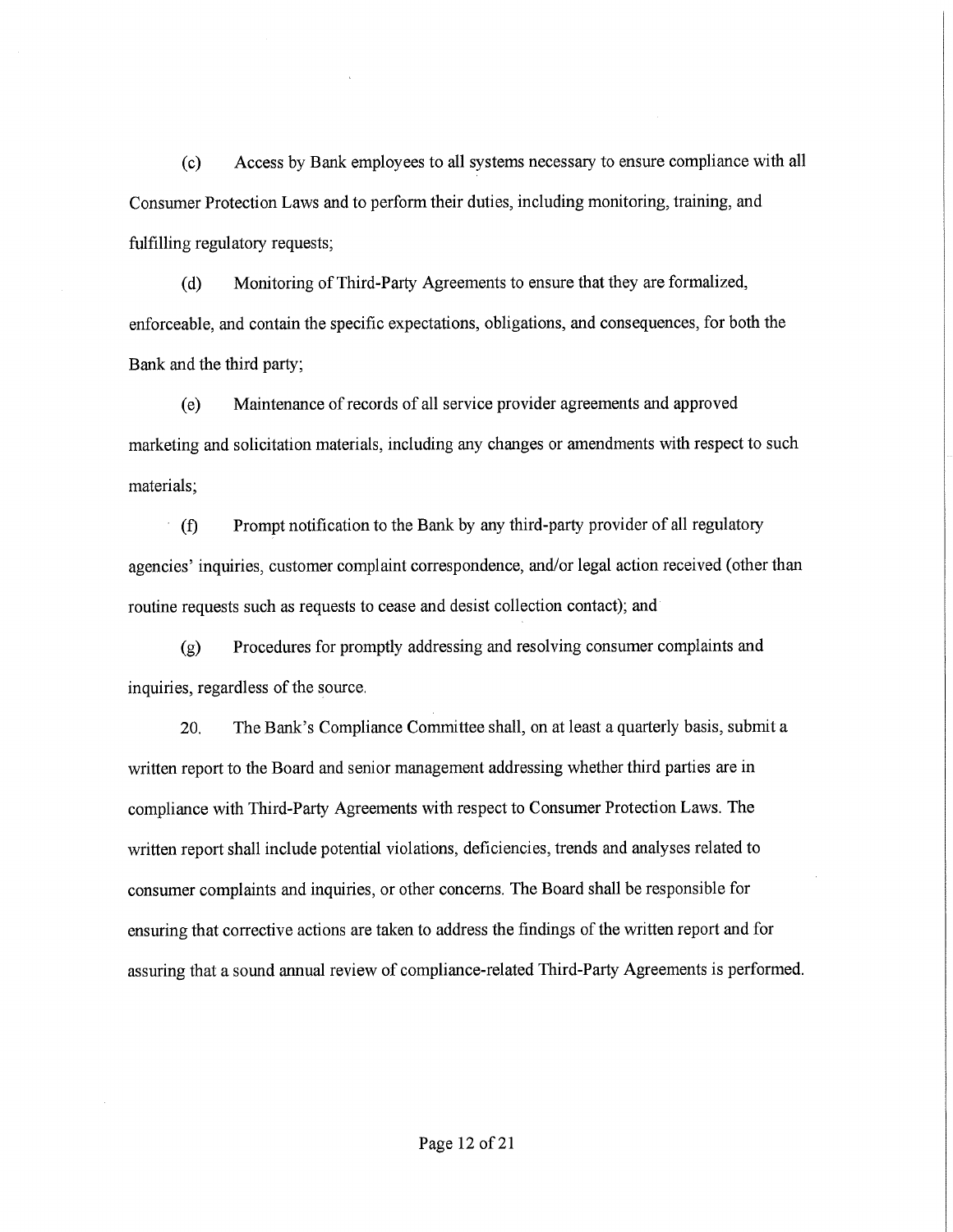# II. ORDER FOR RESTITUTION

IT IS ORDERED that the Bank provide restitution to consumers as follows:

# Reserve Account

21. Within 10 days from the Effective Date, the Bank shall reserve or deposit into a segregated deposit account an amount not less than \$15,000,000 ("Reserve Account") for the purpose of providing restitution as required by the ORDER.

22. The Bank shall make all restitution payments required by the ORDER, regardless of whether the total of such payments exceeds the Reserve Account. If the total of payments is less than the Reserve Account, the excess shall be returned to the Bank's general funds.

### Restitution Plan

23. Within 30 days from the Effective Date, the Bank shall prepare a comprehensive Restitution and Other Relief Plan for all PAYS Plan Eligible Consumers ("PAYS Plan Restitution Plan").

24. The Bank shall submit the PAYS Plan Restitution Plan, including samples of letters to consumers, to the Regional Director for review, comment, and non-objection prior to implementation. The text of letters and/or electronic mail to be sent to PAYS Plan Eligible Consumers shall include satisfactory language explaining the reason the Bank is sending a restitution payment, including that the Bank is sending the payment, providing a statement credit or a combination of the two, as the result of an enforcement action by the FDIC. The letters and/or electronic mail shall also include reference to and the web addresses for any FDIC press releases related to the ORDER, and shall not, in any manner, limit a consumer's rights. The letters and/or electronic mail, incorporating any changes that may be required in response to comments by the Regional Director, shall be sent by United States Postal Service first-class mail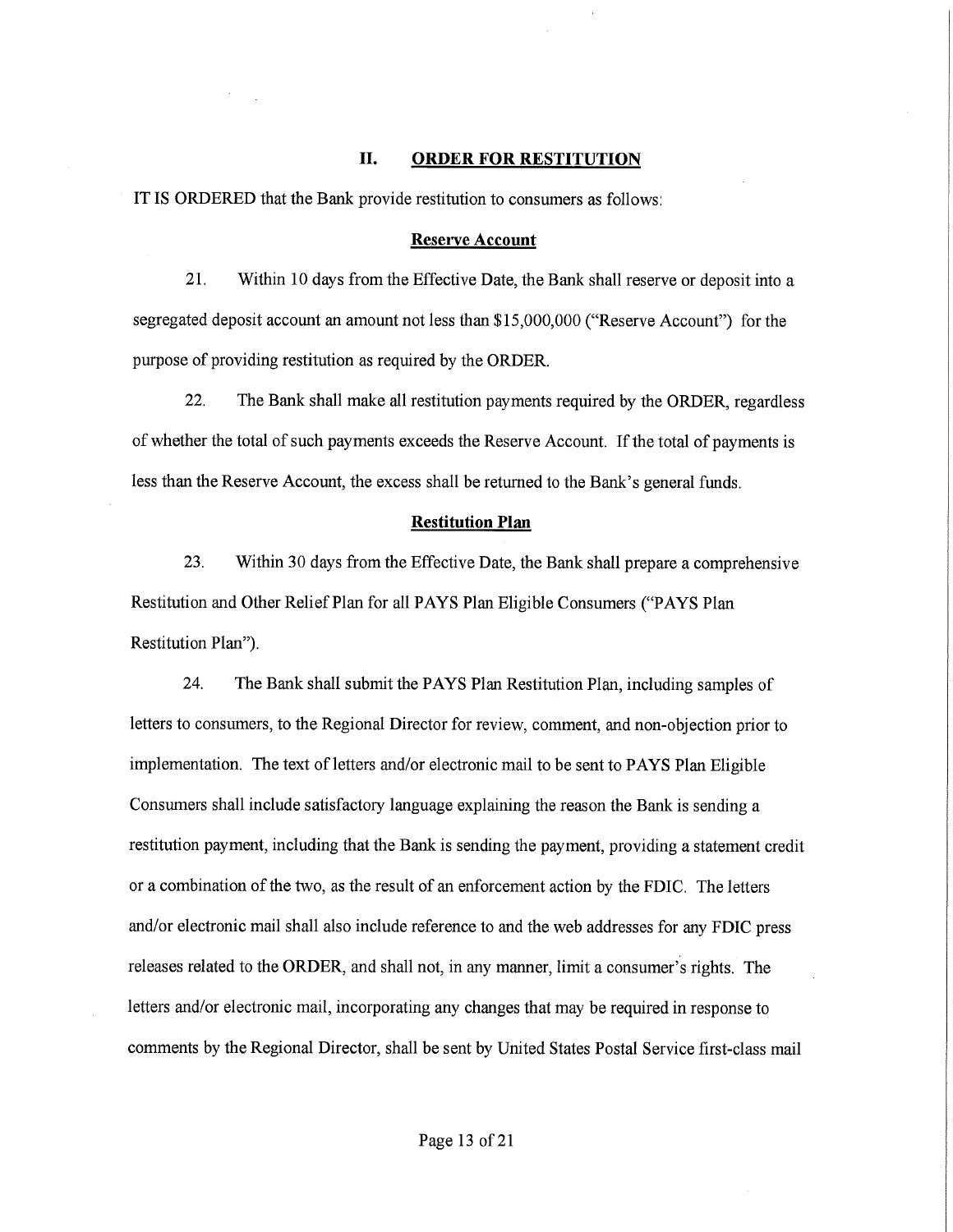and/or electronic mail to all PAYS Plan Eligible Consumers entitled to receive restitution payments in accordance with the ORDER.

25. The PAYS Plan Restitution Plan shall, at a minimum, require the Bank to:

(a) Provide restitution to PAYS Plan Eligible Consumers whose benefit payments were not sufficient to meet the minimum monthly payment due. The restitution shall be the difference between the benefit payment the card member received and the minimum monthly payment due, any finance charges, late fees, and overlimit fees. Restitution shall include removing any penalty APR triggered as the result of the benefit payment being insufficient to meet the minimum monthly payment due;

(b) Provide restitution to PAYS Plan Eligible Consumers who enrolled in PAYS through the online and post card enrollment channels between February 1, 2008 and December 31, 2012, and through the direct mail offer enrollment channel between February 1, 2008 and July 1, 2013, who filed a valid claim, and incurred late fees during the benefit activation period for any reason. The restitution shall be equal to all late fees and related finance charges, including any penalty rates applied. Penalty rate adjustments shall be calculated using the average daily balance on the statement for each statement period from the time the penalty rate was assessed until either payoff, chargeoff, or the date of this ORDER;

(c) Provide restitution to PAYS Plan Eligible Consumers who enrolled in PAYS Plan through the online enrollment channel durring the period when the Bank advertised a free 30-day review period and were denied claims because the card member's qualifying life event occurred during the advertised 30-day free review. The restitution shall be equal to the minimum monthly payment due for the full term of the benefit coverage including any finance charges, late fees, and overlimit fees;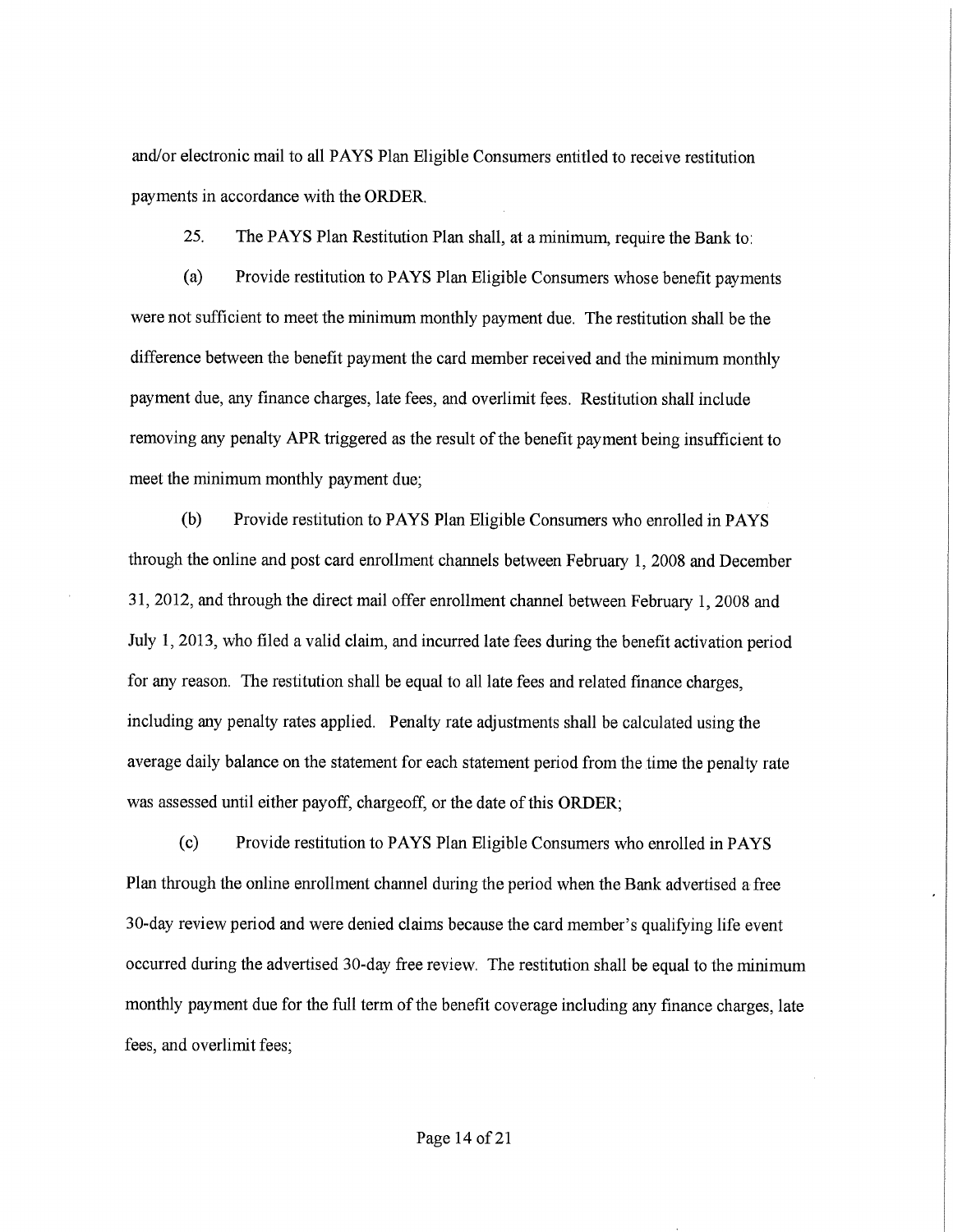(d) Provide restitution to PAYS Plan Eligible Consumers who enrolled in PAYS Plan from February 1, 2008 to December 31, 2012, and who filed a claim for a hospitalization benefit that was denied because of limitations and exclusions as described more fully in the Compliance Report of Examination. The restitution shall be equal to three months of benefit payments at the minimum monthly payment due, including any finance charges, late fees, and overlimit fees;

(e) Provide restitution to PAYS Plan Eligible Consumers who enrolled in PAYS Plan from February 1, 2008 to December 31, 2012, and filed a claim for unemployment or disability benefits that was denied because the card member was retired, or who filed a claim for disability benefits that was denied because of an intentionally self-inflicted injury or a pre-existing medical condition, or who filed a claim for unemployment benefits that was denied because the card member was self-employed or employed part-time. The restitution shall be equal to 12 months of benefit payments at the minimum monthly payment due, including any finance charges, late fees, and overlimit fees;

(fl Provide restitution to PAYS Plan Eligible Consumers who enrolled in PAYS Plan between February 1, 2008 and December 31, 2012, who became permanently disabled, thereafter filed a claim, and, because of the Bank's re-certification process, incurred late fees and interest because benefit payments were shortened or delayed. The restitution shall ensure that each of these Card Members receives 12 months of benefit payments at the minimum monthly payment due, including any finance charges, late fees, and overlimit fees; and

(g) Provide restitution to PAYS Plan Eligible Consumers as follows:

i. Twenty-eight percent of the total PAYS Plan fees paid by the card member between February 1, 2008 and December 31, 2012. For Card Members entitled to restitution under Paragraph 25 (a)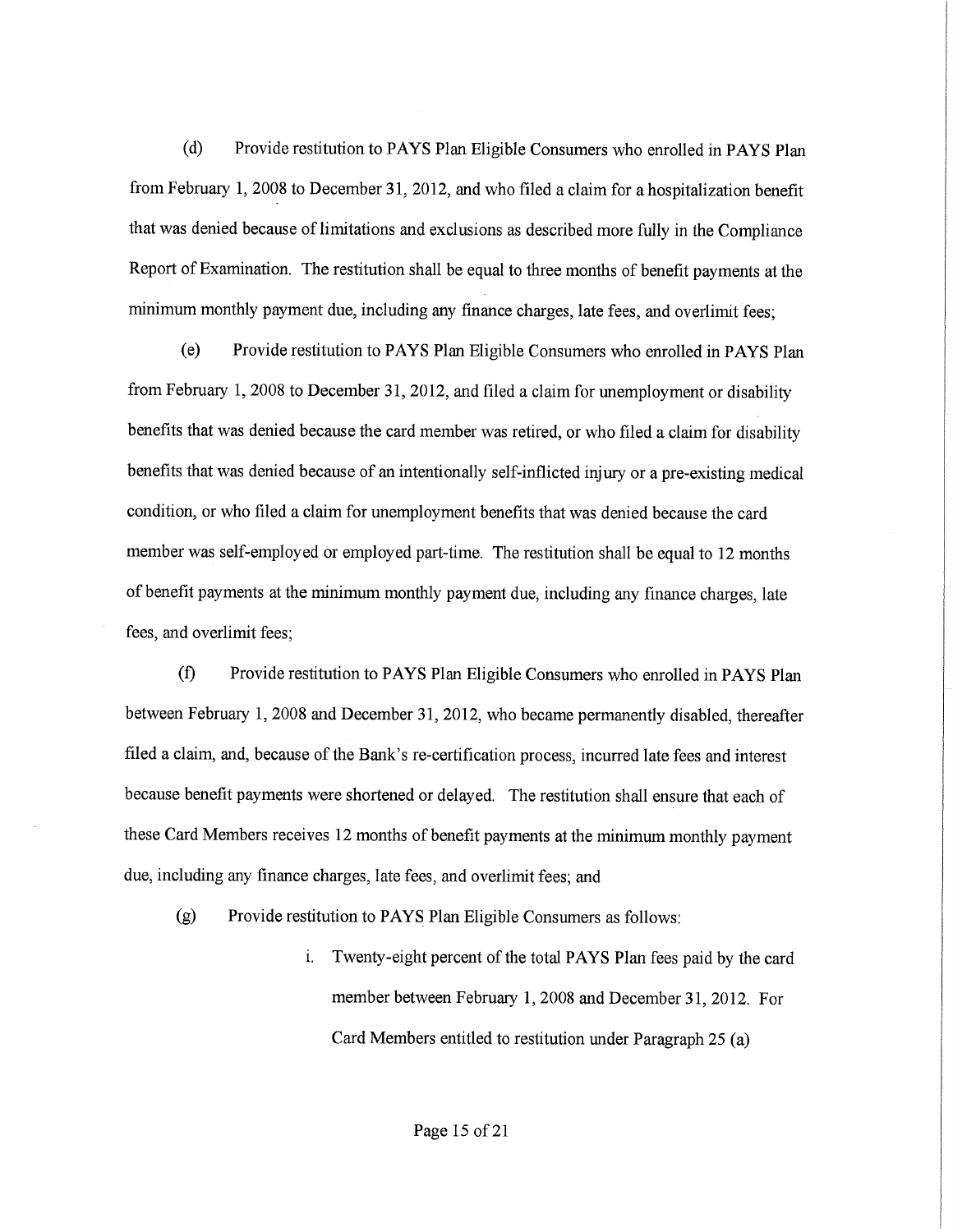through (f) above, the Card Member shall be entitled to the greater of the restitution provided under Paragraph  $25$  (a) through (f) or this provision; and

ii. All PAYS Plan fees paid by the Card Member for fees billed for the period between January 1, 2013 and December 31, 2013, less any benefit payments the Card Member received during this time period.

26. Within 60 days of receipt of non-objection from the Regional Director, the Bank shall implement the PAYS Plan Restitution Plan. Cash restitution and statement credits shall be provided to each of the PAYS Plan Eligible Consumers for open accounts, closed accounts with and without a balance, and charged-off accounts as follows:

(a) for any open credit card account (including inactive accounts), the Bank shall deliver a statement credit to the account, and a refund check for any resulting credit balance as required by 12 C.F,R. § 1026.11(a)(3) and in accordance with the requirements of Paragraph 29, below;

(b) for any closed credit card account which is not charged off, the Bank shall decrease the account balance (if any) by the amount of the restitution, and where the restitution amount is greater than the existing account balance, the Bank shall mail to the Eligible Consumer a refund check for the resulting credit balance;

(c) for any charged-off account, the Bank shall decrease the charged-off balance by the amount of restitution, and where the refund is greater than the existing charged-off balance, the Bank shall mail to the Eligible Consumer a refund check in the amount of the credit balance;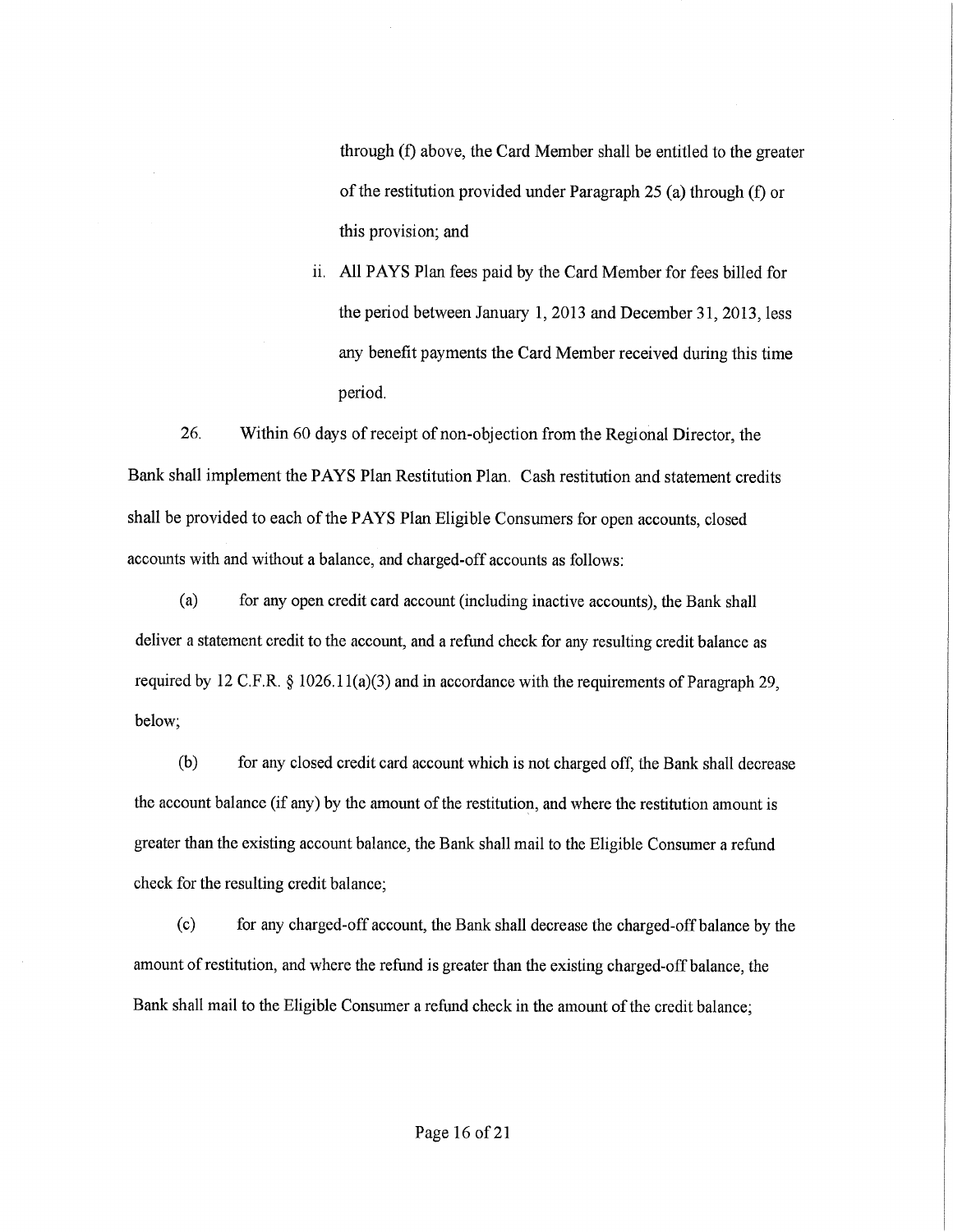(d) if the account holder is deceased, the Bank shall provide a statement credit to the account, and a refund check for any resulting credit balance shall be sent in accordance with applicable law; and

(e) with respect to any bankruptcy, estate, and accounts in litigation, the Bank shall provide a statement credit or a refund check in accordance with applicable law.

27, Restitution provided by the Bank shall not limit consumers' rights in any way.

28, Within 30 days from the Effective Date, the Bank shall submit to the Regional Director, for review and non-objection, a proposed announcement to be prominently posted on the Bank's website that describes the ORDER and the restitution to be made by the Bank to PAYS Plan Eligible Consumers. The announcement shall set forth procedures whereby individuals can check the eligibility criteria for restitution from the Bank and can provide updated electronic mail and/or United States Postal Service mailing address information, via a toll-free number and, either via the Bank's website or via a dedicated e-mail address. The Regional Director shall notify the Bank in writing of any comments or non-objection to the proposed announcement. The Bank shall address any comments of the Regional Director, making such changes as may be required to the proposed announcement. Upon receipt of the Regional Director's written non-objection, the announcement, incorporating any changes that may be required in response to comments by the Regional Director, shall be prominently and promptly posted by the Bank to its website without further changes, but in no event later than 60 days from the Effective Date.

#### Mailing Refunds

29. When the Bank makes cash restitution by certified or bank check made payable to a PAYS Plan Eligible Consumer, the Bank shall send the certified or bank check by United States Postal Service first-class mail, address correction service requested, to the PAYS Plan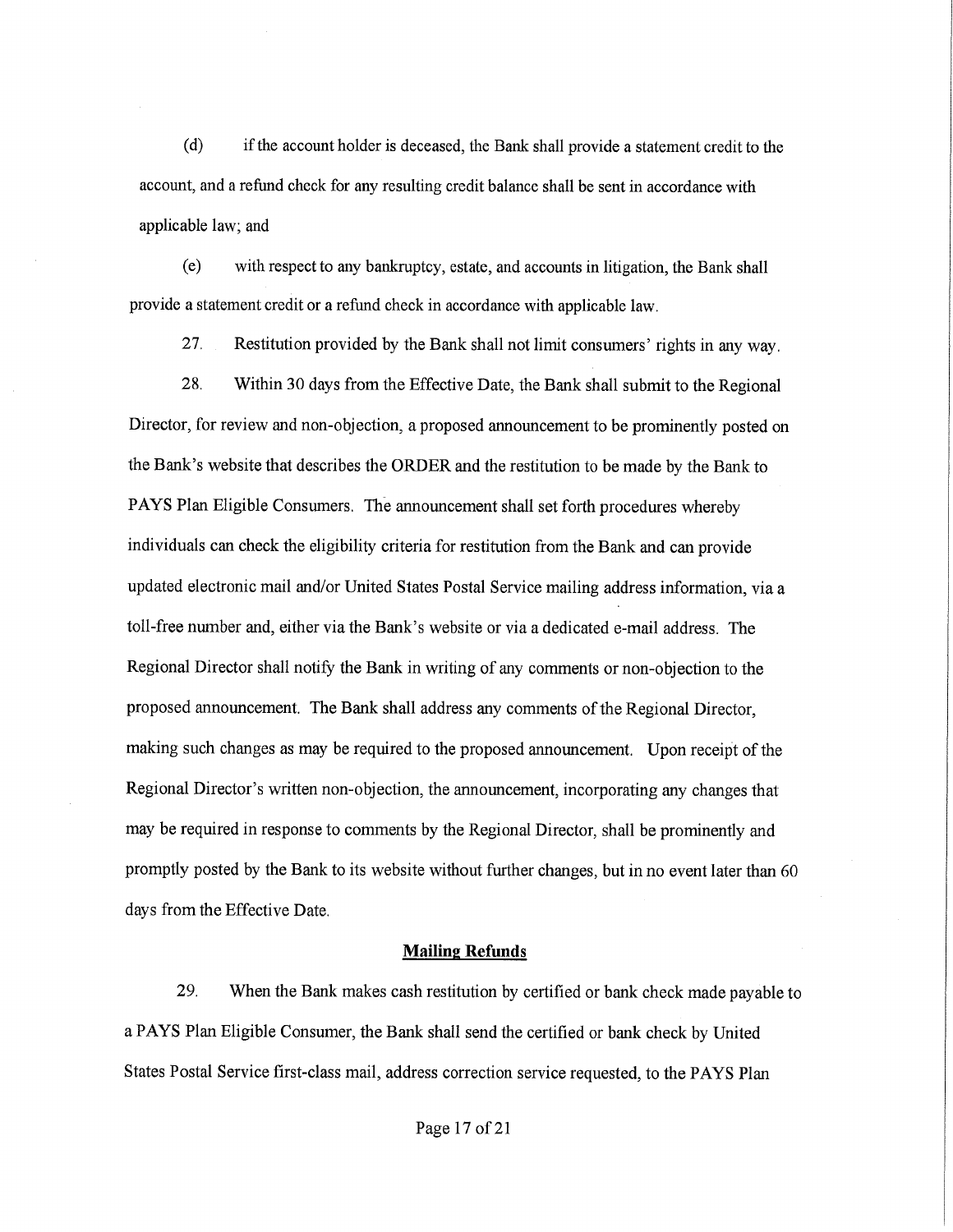Eligible Consumer's last address as maintained by the Bank's records. The Bank shall make reasonable attempts to obtain a current address for any PAYS Plan Eligible Consumer whose notification letter and/or restitution check is returned for any reason, using standard address search methodologies, and shall promptly re-mail all returned letters and/or restitution checks to current addresses, if any. If the certified or bank check for any PAYS Plan Eligible Consumer is returned to the Bank after such second mailing by the Sank, or if a current mailing address cannot be identified using standard address search methodologies, the Bank shall retain the restitution amount of such PAYS Plan Eligible Consumer for a period of 360 days from the date the restitution check was originally mailed, during which period such amount may be claimed by such PAYS Plan Eligible Consumer upon appropriate proof of identity. After such time, these monies will be disposed of in accordance with the PAYS Plan Restitution Plan.

30. The Bank shall not undertake collection efforts in the same mailing as that containing any of the restitution checks and/or notification letters. Further, the Bank shall not condition, expressly or by implication, the provision of a credit or cash payment pursuant to this ORDER on the payment of any outstanding debt.

#### **Credit Reporting**

31. For all consumer reporting agencies to which it regularly reports, within 90 days of a restitution disbursement or adjustment required by this ORDER, the Bank shall take all appropriate steps, consistent with the provisions of the Fair Credit Reporting Act, 15 U, S, C,  $\S$ § 1681 et seq., and its implementing Regulation V, 12 C.F.R.§1022, to amend and correct all negative incident reports previously made with respect to all PAYS Plan Eligible Consumers whose accounts would not have generated a negative incident report but for the imposition of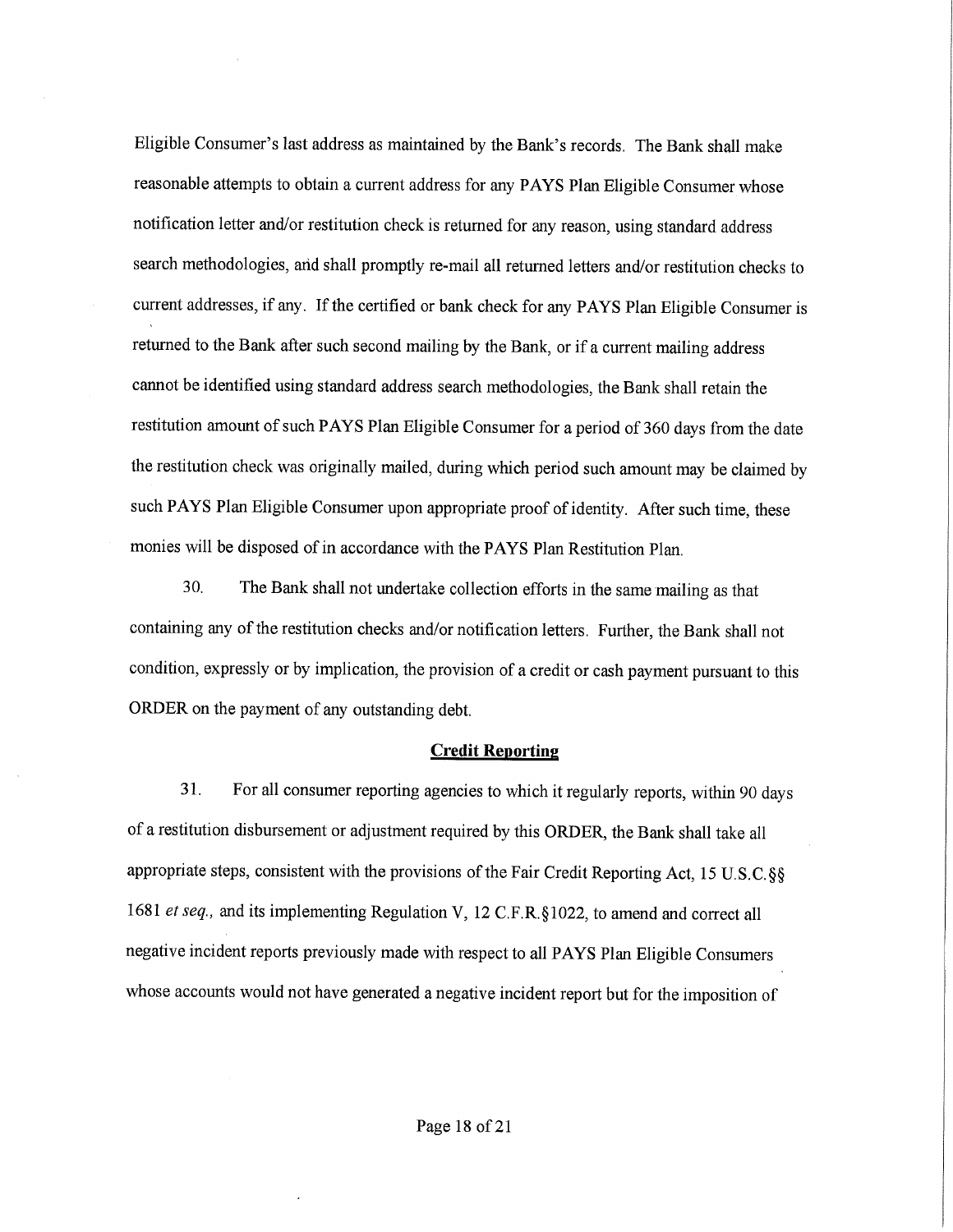late charges, interest or penalty interest charges to be credited or refunded pursuant to the preceding paragraphs.

# **Recordkeeping**

32. The Bank shall retain for seven years all records pertaining to the PAYS Plan Restitution Plan, including but not limited to: documentation of the processes and procedures used to determine the PAYS Plan Eligible Consumers; the names, contact, and account information of the PAYS Plan Eligible Consumers; any mailing records; and documentation that the appropriate restitution and equitable relief were made.

#### **Independent Certified Accounting Firm**

33. The Bank shall retain, at its expense, an independent certified accounting firm ("Firm") to determine compliance with the PAYS Plan Restitution Plan. Prior to the engagement of the Firm, and no later than 30 days after the effective date of the PAYS Plan Restitution Plan, the Bank shall submit the name and qualifications of the Firm, together with the proposed engagement letter with the Firm and the proposed agreed-upon procedures, to the Regional Director for non-objection, The Firm shall determine compliance in accordance with the attestation standards established by the American Institute of Certified Public Accountants for agreed-upon procedures for engagements.

34. The engagement letter between the Bank and the Firm shall grant the FDIC access to the Firm's staff, work-papers, and materials prepared in the course of the Firm's engagement and preparation of the reports required by the ORDER. To be acceptable to the Regional Director, the Firm must be an objective and unaffiliated third party and, at a minimum, comply with the Code of Conduct of the appropriate State Board of Accountancy and meet auditor independence requirements of the Securities and Exchange Commission.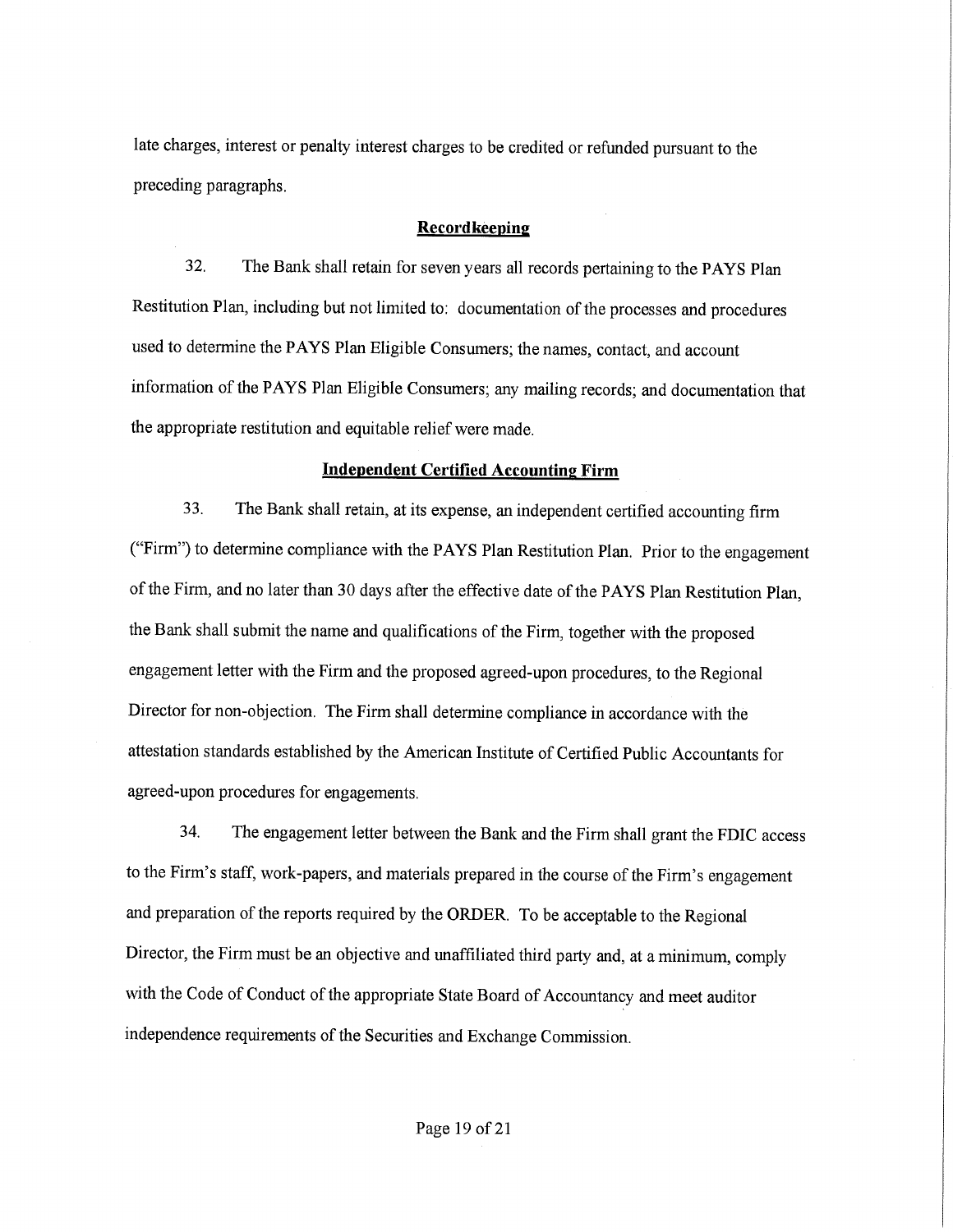# III. ORDER TO PAY CIVIL MONEY PENALTY

IT IS FURTHER ORDERED that by reason of the violations of law and/or

regulations set forth herein, and after taking into account the appropriateness of the penalty with respect to the size of the financial resources and good faith of the Bank, the gravity of the violations, the history of previous violations by the Bank, and such other matters as justice may require, including the severity of the risks to and losses of consumers, pursuant to 12 U.S.C. § 1818(1)(2), a civil money penalty of \$1,100,000 is assessed against the Bank. The Bank shall pay such amount to the Treasury of the United States, as directed by the FDIC. The Bank is prohibited from seeking or accepting indemnification from any third party for the civil money penalty assessed and paid in this matter.

# IV. NOTIFICATION AND REPORTING REQUIREMENTS

#### **Progress Reports and Shareholder Notification**

35. On or before the  $30<sup>th</sup>$  day after the end of the first calendar quarter following the Effective Date, and on or before the  $30<sup>th</sup>$  day after the end of every calendar quarter thereafter, the Bank shall furnish written progress reports to the Regional Director detailing the form and manner of any actions taken to secure compliance with this ORDER and the results thereof.

36, Within 30 days of the Effective Date, the Bank sha11 send to its sole shareholder, CardWorks, Inc., a copy of this ORDER or a description of this ORDER. If the Bank sends its shareholder a description of this ORDER rather than a copy of it, the description shall fully describe this ORDER in all respects. The description and any accompanying communication, statement, or notice shall be sent to the FDIC, Accounting and Securities Section, Washington, D.C. 20429, at least 15 days prior to dissemination to the shareholder. Any changes requested to